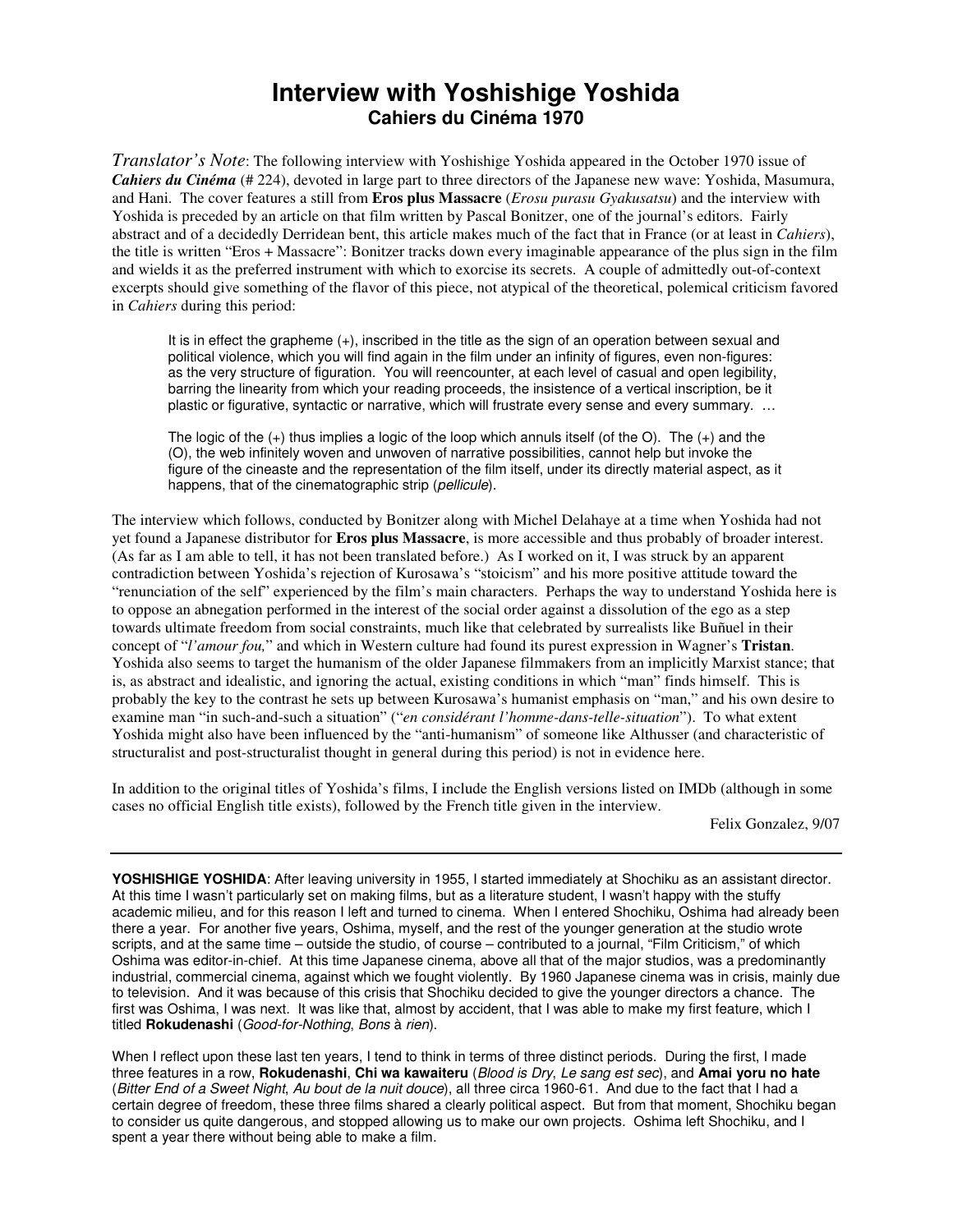Thinking back on it, if I had to define Japanese cinema prior to our generation – in other words, the cinema of Kurosawa and Kinoshita – I would say that these were films of postwar humanism. That is to say, in all of these films, man is obliged to approach another as his "fellow man," and there was always an infinite faith in "mankind," which was capable of anything. This was Japanese humanism – meaning that which was imported by the Americans. Meanwhile, around 1950 we had the Korean War, which forced the Japanese to realize that American democracy – or the Japanese democracy imported from America – wasn't democracy at all. From that moment on, Japanese became aware of the need to think about everything in terms of man in such-and-such a situation. It is in this sense that, from 1955 on, Japanese in general – and we most of all – began to pursue a political stance that was antihumanist.

My "second period" began in the spring of 1962 with my fourth feature, **Akitsu onsen** (Akitsu Springs, L'Histoire d'Akitsu). This is a love story between a man and a woman taking place over seventeen years following the war. The success of this film allowed me to film **Arashi o yobu juhachi-nin** (Eighteen who cause a storm, Dix-huit jeunes à l'appel de l'orage), where I showed young workers exploited by society and unable to organize: I wanted to prove that humanism has nothing to do with the plight of the working class. Shochiku withdrew it after four days. In my next film, **Nihon dasshutsu** (Escape from Japan, Evasion du Japon), the last reel was supposed to show a young man going mad; Shochiku withdrew it from distribution in theaters. I knew at this moment that I could not in any way continue working for Shochiku.

Thus I left there in 1964. Thanks to a collaboration with a newspaper, I was able to make, independently of the five big studios, a film called **Mizu de kakareta monogatari** (A Story written with Water, L'Histoire écrit sur l'eau). In 1966 I started my own independent production company, Gendai Eiga Sha (Society of Contemporary Cinema). There I made **Onna no mizuumi** (Woman of the Lake [sic], Le Lac de la femme), **Joen** (The Affair, La Flamme ardente), **Honô to onna** (Flame and Women, La Flamme et la femme), **Juhyo no yoromeki** (Affair in the snow, La Nuit du verglas), and **Saraba natsu no hikari** (Farewell to the Summer Light, Adieu de la lumière d'été). Despite being independently made, all these films were nonetheless distributed by the five big studios. In comparison to the earlier periods, now I had more freedom in choosing the subject matter for my films. For this reason I was able to hone in on the theme of man's concrete situation, and specifically, I wanted to interrogate his subconscious. Thus, sex. It was in this way that I made **Eros plus Massacre**, the first film for which I did not secure a distributor in advance – in fact, I still have not found one in Japan. In exchange, I had the most complete freedom.

**CAHIERS**: You spoke of the humanism of the post-war period and mentioned Kurosawa. We would love to have your opinion of someone else of the preceding generation, namely Mizoguchi.

**YOSHIDA**: First of all, Mizoguchi is a filmmaker who made films before the war, during the war, and after the war, whereas Kurosawa began during the war. In fact, Mizoguchi began working in cinema at the very start of the Showa era, that is to say, around 1925, in other words, before the period of Japanese militarism. For this reason, he had the liberty to create a "cinéma d'auteur." There is a continuity in Mizoguchi's cinema, which one could summarize with the formula "popular cinema." But thanks to the very ambiguity of such a formulation, he was able to continue to film freely even after the war.

Kurosawa, on the other hand, made his first feature, **Sanshiro Sugata**, during the war, at the time when Japanese cinema was in the grip of the militarist state – something that, in my opinion, could have influenced even his postwar films. The great theme of Kurosawa's films is stoicism, a theme to which he was led by militarism and one that he carried over into his postwar films, something we criticized in them during the fifties.

Let me clarify: during the war, the Japanese lived within a system shaped like a pyramid, in which everyone suffered the same fate. At the top of this pyramid was the Emperor, then the state, the family, and finally death – this was for all Japanese. In Kurosawa's films there is always, as you well know, the conflict between good and evil, inherited from Dostoievsky, for whom he had a great admiration. And if he did nothing but repeat this theme in all his films, it was because in them existed only a space that was closed, and lacking the dimension of time – there was no future, nothing to look forward to. This was the limitation of postwar humanism.

## **CAHIERS**: What sort of time exists in **Eros plus Massacre**?

**YOSHIDA**: One could say that in this film there are two times, chronologically speaking: ours and that of fifty years ago – Osugi's time. In this sense one could say that it deals with the problem of time; but for me what's important is the present. Reflecting on the present is also reflecting on the future: it is at the same time wanting to change the present and seizing a hold of that which will become the future. This is the subject of the film, and not Osugi as a historical character per se. The fundamental theme is: how to change the world, and what is it that needs to be changed? Reflecting on the present situation through the medium of an era already past, I came to believe that Osugi's problems continue to be ours.

Osugi is very well known in Japan – one could say almost legendary: he is someone who spoke of free love. He was assassinated in 1923 by an official of the state, massacred by the power of the state. This is what all Japanese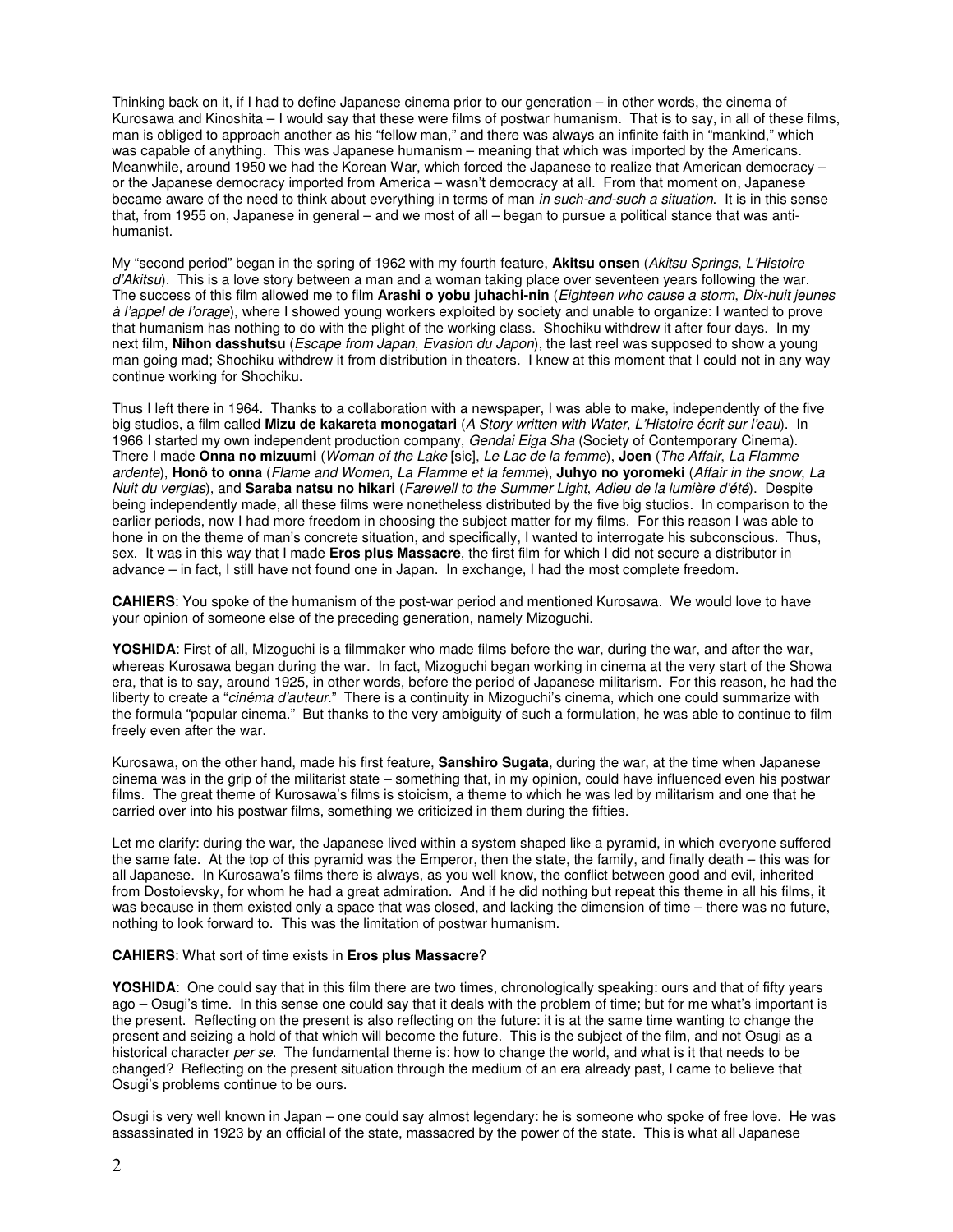historians believe; but this historical estimation only enlightens the past, and not the future. In making this film, I wanted to transform the legend of Osugi by means of the imaginary. Sure enough, Osugi was oppressed by the power of the state in his political activities. But most of all, he spoke of free love, which has the power to destroy the monogamous structure, then the family, and finally the state. And it was this very escalation that the state could not allow. It was because of this crime of the imaginary (or "imaginary crime") that the state massacred Osugi. Osugi was someone who envisioned a future.

**CAHIERS**: It seems that the imaginary gives the real time of the film: not either of the times that you spoke of, but a third time, namely, the dialogue between the past, the present, and the future.

**YOSHIDA**: Regarding this subject, I would like to remind you of the murder attempt in the second part of the film – the knife penetrating Osugi's neck, filmed in a realistic manner: this is the plain and simple representation of the narrative. In filming this attempt a second time, my intention was to destroy this narrative, to deform the actual event, in order to enter into Osugi: I thought that maybe Osugi preferred to be killed –in contrast to what the first version of the attempt showed. It comes right after he starts to consider the destruction of the revolution he desired; it was after this destruction that he began to speak of free love, in other words, of an imaginary crime. In this version of the attempt, then, it should not come about because of jealousy, not due to a psychological element, but from a political cause. Thus I had Osugi say: "Revolution is only the renunciation of the self," or "in love and terror, there is ecstasy." In having Osugi say this, I wanted the spectator to feel the absence of revolution in the present situation." For the third version of the attempt, I tried to show the contrary view, namely Noe, the attacker. In opposition to Kurosawa, it is always the renunciation of the self that is important for me: it is only this way that communication with Noe and Itsuko is possible, and only by means of it that one is able to think the future.

**CAHIERS**: How do you situate your film in relation to the hero, who is an anarchist, and in relation to anarchism in general?

**YOSHIDA**: Osugi's era is that of the Russian revolution, and thus communism was not yet well established internationally. I'm not completely in agreement with the internationalist bent of communism. One of the characters in the film visited Russia in 1923, and the political situation in Japan was at that time unsettled: social revolution had not yet taken on any shape. It was because of the ambiguity of this period that I became so interested by Osugi's anarchism.

The Japan of today, everyone knows its situation: there are conservatives and on the other side communists, with the socialists in between; this society is undergoing a period of stabilization, but this is being contested by anarchist students, the Zengakuren. It is for this reason that I chose to deal with Osugi's era, one where society had not yet become stable.

**CAHIERS**: As for the problem of free love, what correspondence does the film establish between, on the one hand, the Osugi - Noe and Osugi - Itsuko relationships, and on the other, those of contemporary couples?

**YOSHIDA**: First of all, when it comes to the Osugi - Itsuko relationship, it was what one could consider the freest imaginable, given the social conditions. Osugi never thinks of the possession of wealth – only of its distribution; and in the film, he imposes on Itsuko his "three conditions": live separately, and maintain economic independence and sexual liberty between them. This is a triple negation: of monogamy, of the economic system, and of the sexual structure as well. The result is the scene in the teahouse: Itsuko's attempt. Nevertheless I have a lot of sympathy for the life of Osugi and Itsuko, for their "social wound."

As for Osugi and Noe, it was in order to deal with their relationship that I introduced the imaginary. The principle is the same as for the third attempt: a perpetual effort to go beyond the other, in order to arrive at a true freedom; as in the third attempt, here is expressed that eternal movement, the intent to exceed each other.

As for contemporary couples, I have already shown free love as a form that exists in the present. In setting up a parallel with Osugi, I suggest that free love will certainly come to act against the social structure. Thus: from love to politics. It is obviously this which the title signifies: that if a way of thinking like Osugi's exists within free love, massacre will follow. Free love is an eternal movement that seeks out total freedom. What I take to be the most important is Osugi's dynamism, which is evident during the third attempt – in other words, the dynamic of the negation of the self, and thus one which is directed toward the future.

**CAHIERS**: I would like to ask a more specific question: the contemporary couple which does not succeed at lovemaking, should it place itself in very specific conditions, create a certain type of relationship, in order to get there? I can't help but think of a situation very similar to that in Oshima's **Diary of a Shinjuku Thief**, where it is blood that plays the role that fire has in your film.

**YOSHIDA**: I don't know what Oshima would say, but as for me, I believe that these two elements have the following meaning: living in Japan, this is already absurd, and fire and blood are reflections of this absurdity, in as much as they are "abnormal" elements. In this absurd situation, one is obliged to change, and one must grasp this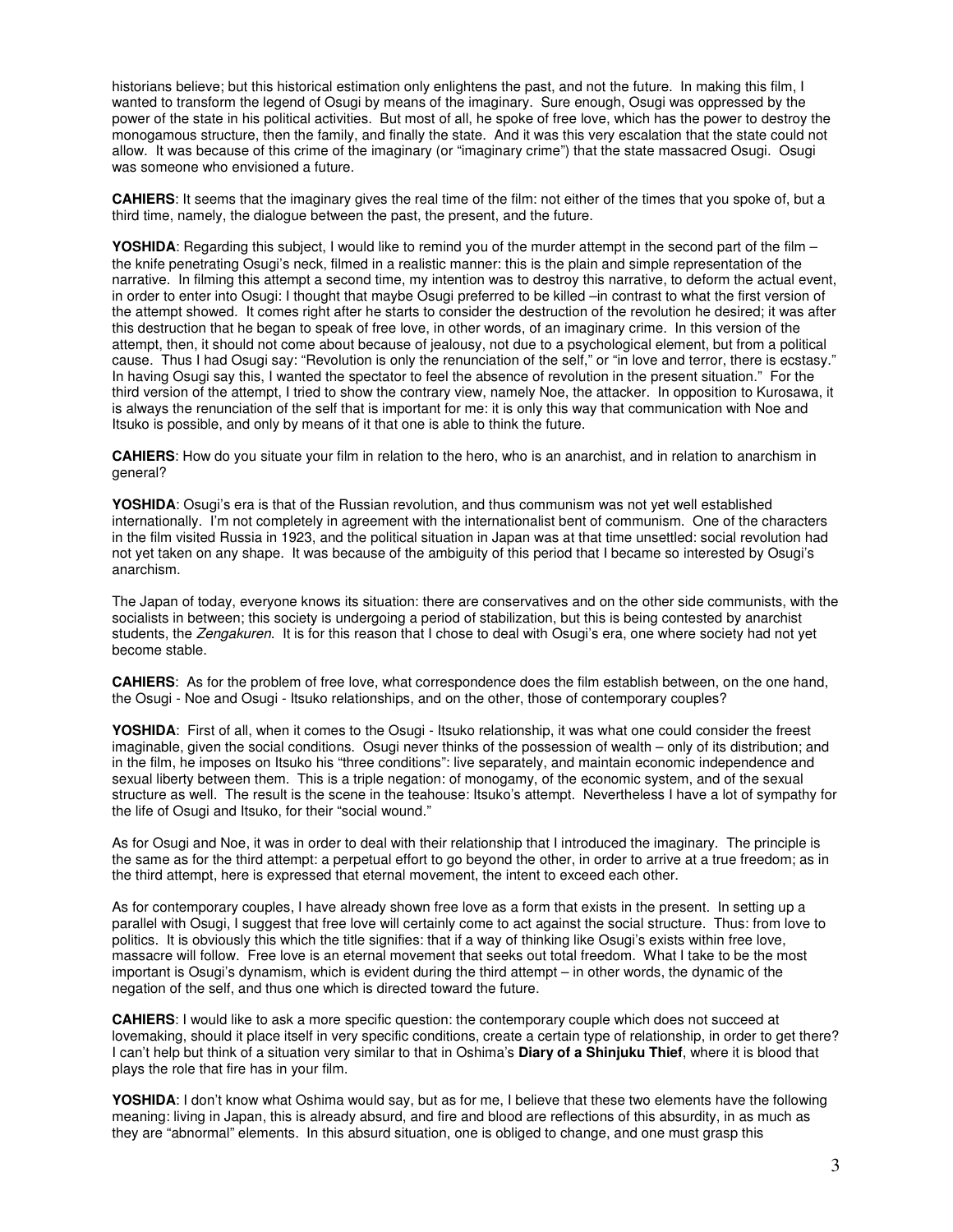transformation; in grasping it, one will be able to understand the social situation itself. Let me explain by going back to the great "humanist" filmmakers: they always took man to be "authentic" regardless of his situation, of his predicament. We, on the contrary, believe that even if man is not "authentic," it is necessary to reflect upon him, and in this way to arrive at his condition.

**CAHIERS**: It would seem as if young Japanese filmmakers all deal with the same theme: Eros and Politics. Do you think that this is a general trait of the new Japanese cinema?

YOSHIDA: I don't believe that one can speak of a "school" or of a "group" of filmmakers; I don't think that here you can find the link among the young Japanese directors. But maybe this is the way it appears from your perspective in France. In Japan politics has not yet become scientific: it is still too impregnated by humanism. For this reason, it is quite easy for a Japanese to deal with sex within politics, or vice versa: what matters to us is the dynamic aspect of this relationship. That is, it is important for us that one should be able to grasp politics in its raw state, rather than as a science. I think one can find similar tendencies in Brazilian cinema, or in Buñuel, where politics is no longer dealt with in a scientific fashion. [This contrast is elucidated further at the very end of the interview - Trans.]

There is another factor, which is the hold that the big five studios continue to exert over Japanese cinema. They are in transition, due to the aforementioned crisis; but the films they produce continue to be dominated by a "Japanese ethos." Of course, as independent filmmakers we make films against this moral code; and for this, the most effective themes are sex and politics.

I'd like to add one very important thing: in regards to the very first wave of independent productions, right after the war, they tended to reflect the politics of the Communist Party – in other words, these were purely ideological films. Thus one had not yet dealt with politics in the sense in which we intend.

**CAHIERS**: And Mizoguchi's films, don't you think that they deal directly with politics?

**YOSHIDA**: Mizoguchi is considered as a "réaliste à la japonaise," a realist who depicts things such as they are. This is of course a very vague definition, which I will try to make clear by means of an example: if one wants to speak of the past, one cannot help but interpret it from the point of view of the present. The directors of Mizoguchi's and Kurosawa's generation were always at risk of falling into the trap of humanism, a trap Mizoguchi knew well. For example, he deals often, in his films, with prostitutes. For us, we considered them to be "alienated" by society, but Mizoguchi preferred at the same time to talk of the pleasure that such a woman might experience, and in this he came to the very brink of the problem. The best of Mizoguchi's works from this perspective is **The Sisters of the Gion** (the 1936 version) – this is an absolutely anti-humanist film.

**CAHIERS**: But for example, in **The 47 Ronin**, doesn't Mizoguchi reject the specific political meaning that would have been attached to the story at this time  $[i.e.$  this film was made during the war – Trans.], in order to give it a completely different one?

YOSHIDA: It's a long time since I saw this film, and I only have a vague memory of it. Nevertheless, I think that your point is well taken: Mizoguchi is a filmmaker who appears to have turned his back on political issues, whereas in reality he wanted to go beyond them. According to him, politics is only one of the elements that make up a particular period, and what he sought was to get to the very bottom of the situation. But our situation is more complex than that of his time; even if one wanted to take the same attitude, it wouldn't be possible to get to the bottom of things. In his time there was a very clear distinction between oppressor and oppressed, between power and the people. Thus, Mizoguchi's mode of realism was completely effective. He was perfect, but this wouldn't be the case for our time.

**CAHIERS**: And Mizoguchi's final films, such as **New Tales of the Taira Clan** – don't you think that they are more expressly, more openly political?

**YOSHIDA:** When it comes to this film, as with many others by Mizoguchi, the reaction of Japanese and French viewers has been different: perhaps your judgment is better due to your greater cultural distance. Nevertheless, I find that – in contrast to **Ugetsu** and **Street of Shame**, which are quite beautiful – Mizoguchi's two color films (**The Empress Yang-Kwei-Fei** and **New Tales of the Taira Clan**) are "costume-plays." It seemed to me that in those films Mizoguchi lost his dynamism, his "transparent" realism. (He found his energy again, however, with **Street of Shame**.) Maybe the evolution of his films corresponded to the evolution of the situation in Japan.

I'd like to add something here, in order to draw sharper distinctions among the three best-known filmmakers of the older generation, Mizoguchi, Ozu, and Kurosawa. Specifically, in order to try to define their various successes as "realists."

Ozu, from the start, dealt in his films with the condition of the Japanese family, of the Japanese citizen. Right after the war, the family-system was in crisis. Japanese had a profound attachment to the family, and Ozu's films, which depicted a vanishing family life, were very effective, they were profoundly realist. But once peace was established,